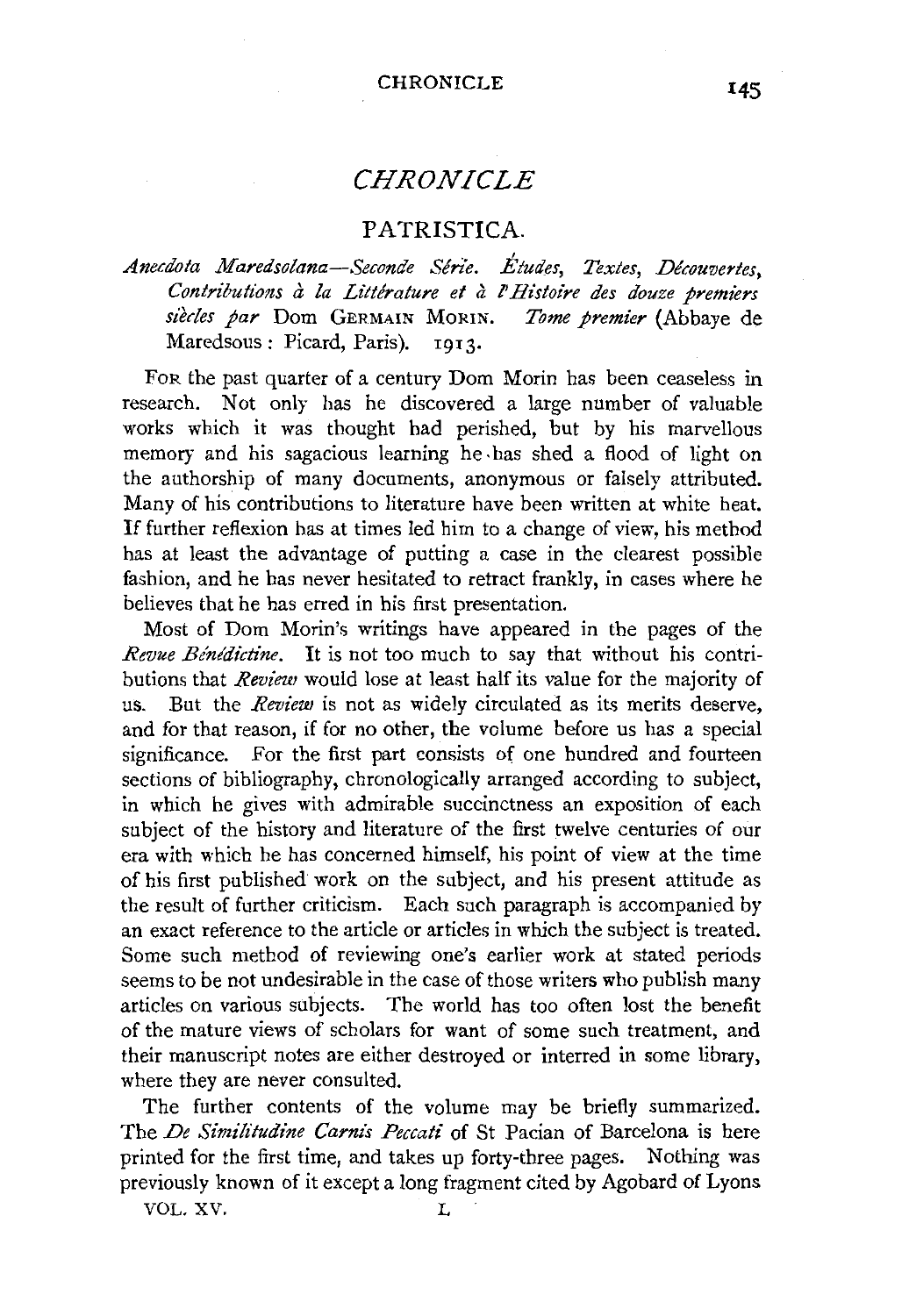u nder the name of Jerome. Rediscovered by Dom Morin in a ninthcentury Corbie MS, where it is attributed to a 'S. John, Bishop', it offers such striking resemblances to the recognized works of Pacian that no doubt can be felt as to the authorship. The discovery is a triumphant demonstration of the possibilities of internal criticism. The treatise itself is of considerable interest both to theologians and to philologists. The next document was discovered by Mr C. H. Turner in a manuscript of Laon, and pointed out by him to Dom Morin as worthy of publication. It is a tractate on the Trinity, clearly Priscillianist, and probably to be attributed to Priscillian, or rather, as we must now say, to Instantius, the companion of Priscillian. To him Dom Morin has recently assigned the well-known tractates found in a Wiirzburg MS by Schepss, and has at the same time cleared up the difficulty that one had always felt about the attribution of the *Canones*  to the author of the *Tractatus.* Each of these two documents is accompanied by an adequate introduction and by critical notes. Dom Morin inclines in his editing to a too strict adherence, if I may venture to say so, to the orthography of his MSS. We have now arrived at a stage at which we can tell the orthography of the golden age of Christian Latin literature. The 'Inscription of Clematius and the Legend of the Eleven Thousand Virgins ' is the subject of the next section. There follows a delightful chapter of seventy-four pages on 'The Monuments of the Preaching of St Jerome'. Readers of the first series of *Anecdota Maredsolana* are aware that amongst the most important discoveries made by Dom Morin are numerous genuine homilies of St Jerome on the Psalms, preached by him at Bethlehem. Naturally, the texts are not repeated here, but instead we have an *expose* of the historical and literary problems connected with them, with special treatment of individual documents. Two unpublished discourses of St Augustine follow, one with reference to the conversion of a banker, Faustinus, and the other for the festival of St Eulalia. The next part is the longest in the book, and is concerned with Arnobius Junior. In all, a hundred and thirty-one pages are devoted to him. For the resuscitation of no author perhaps has Dom Morin done more, both by discovery and study. The title of the newly discovered work which occupies rather less than half the total space is, 'Liber ad Gregoriam in Palatio Constitutam '. The text is preceded by a general discussion of the works of this Arnobius, and minute linguistic studies of them. There can be little doubt, it seems to me, that we must now regard the following works as all due to Arnobius Junior : *Expositiunculae in Evangelium, Conjlictus*  Arnobii et Serapionis,<sup>1</sup> Praedestinatus, Commentarii in Psalmos, Libellus

<sup>1</sup> There exists in a MS at Salisbury, which I had occasion to collate some years ago, an abridged form of this treatise.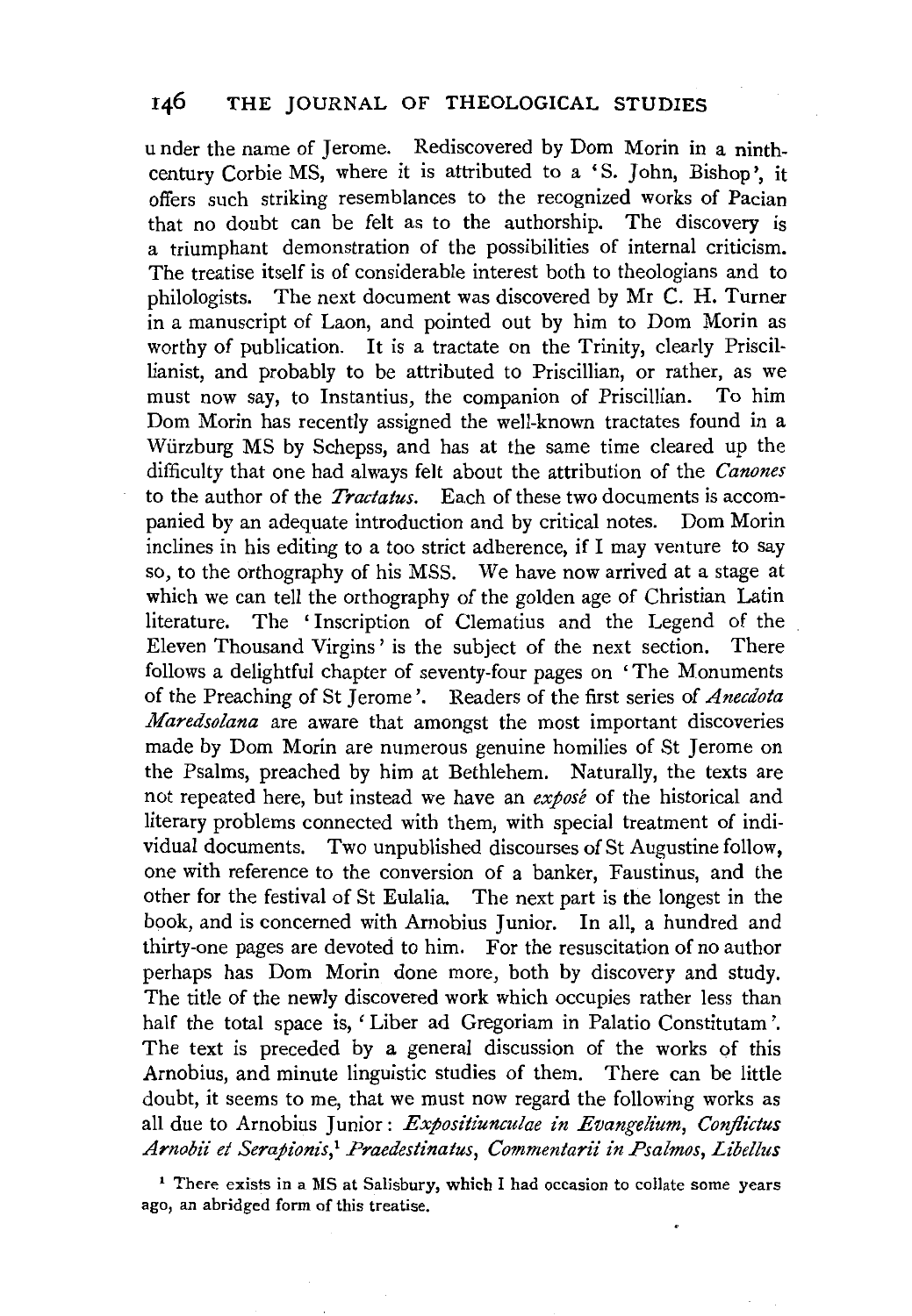*ad Gregoriam.* It seems that a great many more ancient works than we are at first disposed to believe were in reality issued anonymously, and that thus a good deal of confusion has been created in the manuscript tradition. Students of the text of the Latin Bible ought to be particularly grateful for the next item. In a fragmentary Lectionary at Schlettstadt, consisting of ten sheets of vellum, bearing writing of about the beginning of the eighth century, Dom Morin has found, and now publishes, very considerable fragments ef a pre-Vulgate text of the Acts of the Apostles. It has, as might be expected, points of contact both with *gi'gas* and with the Perpignan MS. The remaining contents of the volume are ' Reglements de Gregoire VII pour les Chanoines reguliers ', 'Waiter de Honnecourt, un Ecrivain inconnu du xxe siecle ', and 'Critique des Sermons et Homelies apocryphes du Breviaire Romain '. This last is a masterpiece, and could hardly have been produced by any other living man. Additions and corrections and an admirable index conclude the volume, which is absolutely indispensable to all who are interested in any of its manifold range of subjects.

*La Date de' l'Epftre de Barnabl',* par M. D'HERBIGNY. (Recherches de Science religieuse, t. i (rgro) pp. 417-443, 540-566 (Paris).)

THIS is an exhaustive investigation into the problem with which it deals. The author has carefully studied the whole literature of the subject and writes with very great learning. He concentrates his attention on the well-known prophetic passage in chap. iv, and endeavours to identify the 'little king', who comes eleventh. His argument will be sympathetically viewed by the student of Roman history. Dispossessing himself of the modern point of view in the enumeration of the Roman emperors, he seeks to ascertain what the ancient Jewish point of view would be. How many Roman  $\alpha\dot{\beta}\gamma\gamma\dot{\alpha}\gamma\gamma\dot{\beta}$  would the Jews of Palestine and Alexandria reckon to have been over them? Beginning with Julius Caesar, and continuing with Mark Antony, Augustus, Tiberius, Gaius, Claudius, Nero, Galba, Otho, Vitellius, he arrives at Vespasian as the eleventh. The argument is very skilfully drawn out, and, as the Epistle would appear on other grounds also to belong to the reign of Vespasian, Monsieur D'Herbigny's explanation of the enumeration of kings is probably the right one. If this be so, the question of the similar list in the Apocalypse of John may receive some illustration.

### Les Prétentions des Diacres romains au Quatrième Siècle, par F. PRAT. ( Recherches de Science Religieuse, t. iii ( 1912] pp. 46 3-4 7 5.)

THIS is an interesting and timely account of the circumstances behind the *De Iactantia Romanorum Leuitarum* (no. 101 of the